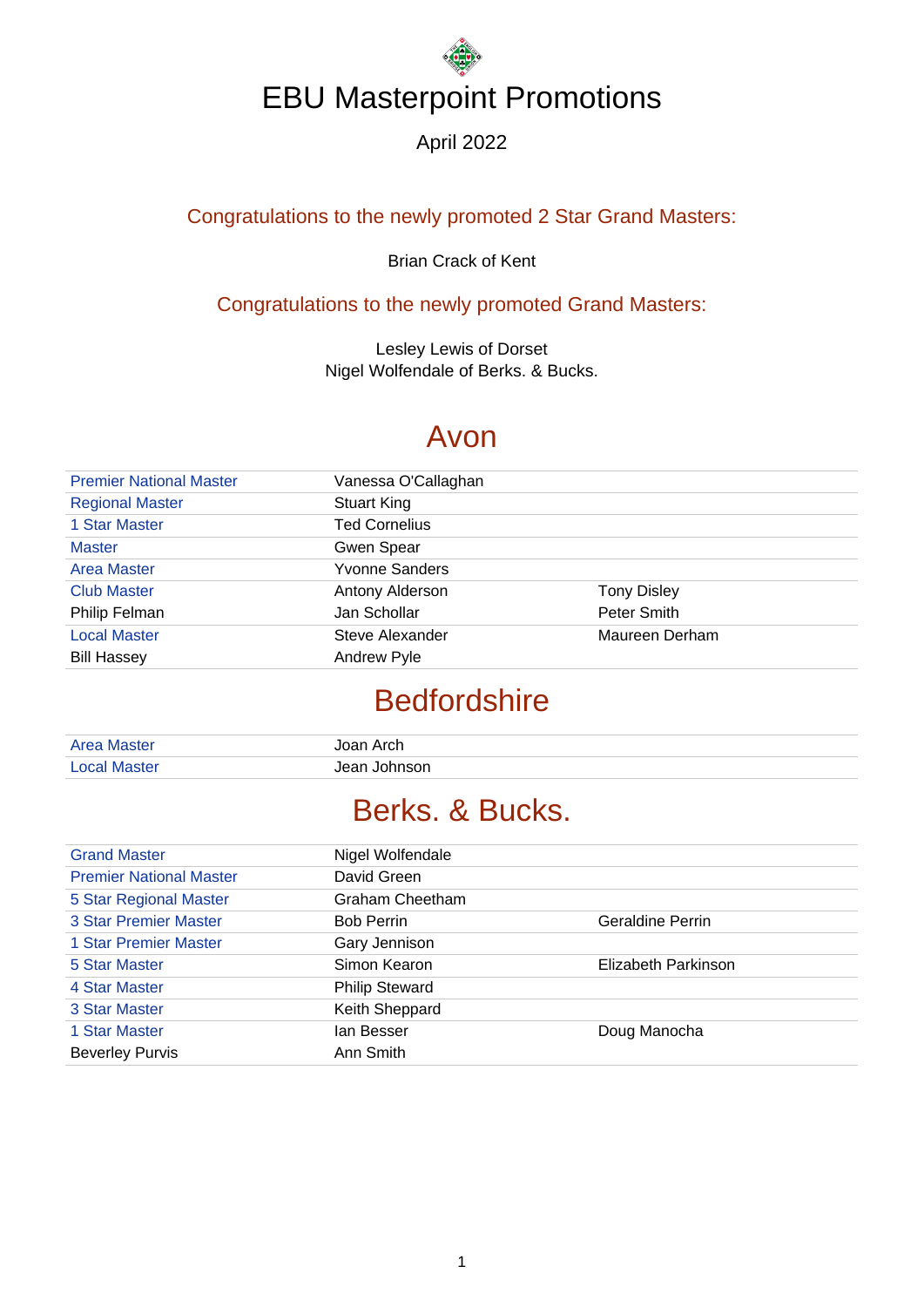April 2022

#### Berks. & Bucks.

| <b>Advanced Master</b> | <b>Graham Bennett</b> | Geraldine Marshall-Andrew |
|------------------------|-----------------------|---------------------------|
| Tricia Pruden          | Jan Przybys           | John Sheridan             |
| <b>Master</b>          | Pauline Cooper        | Julie Flower              |
| Andrzej Kwiatkowski    | Tinta Leach           | <b>Kumar Patel</b>        |
| <b>County Master</b>   | Danny Gritz           | <b>Tony Harris</b>        |
| Rosemary Laurenson     | Paul Scott            | Sarah Summerbell          |
| <b>District Master</b> | Penny Matthews        | <b>Christine Searle</b>   |
| <b>Wendy Spurling</b>  |                       |                           |
| <b>Club Master</b>     | Anwar Choudhury       | <b>Keith Francis</b>      |
| Penny Hacking          | Mike Rossiter         |                           |
| <b>Local Master</b>    | Alan Coulter          | <b>Rosalind Dunn</b>      |
| <b>Greg Howell</b>     | Janet Morgan          | Clare Rees                |

## Cambs & Hunts

| <b>National Master</b> | Jamie Fegarty          |                     |
|------------------------|------------------------|---------------------|
| 3 Star Regional Master | <b>Eddie Humphrey</b>  |                     |
| <b>Premier Master</b>  | Steve Johnson          |                     |
| <b>Master</b>          | Jim O'Hare             |                     |
| <b>District Master</b> | Michael Hertz          | Carol Ingram        |
| Raith Pickup           |                        |                     |
| <b>Area Master</b>     | Marjorie Peck          |                     |
| <b>Club Master</b>     | <b>Mike Cherry</b>     | <b>Anne Swinney</b> |
| <b>Local Master</b>    | <b>Steve Robertson</b> | Alex Wilson         |

## **Cornwall**

| 1 Star Regional Master | Rob Jones     |                   |
|------------------------|---------------|-------------------|
| <b>District Master</b> | Sue Douglas   | Jenny Pearce      |
| Club Master            | Rov Potter    | <b>Sue Potter</b> |
| <b>Local Master</b>    | Neil Woodward |                   |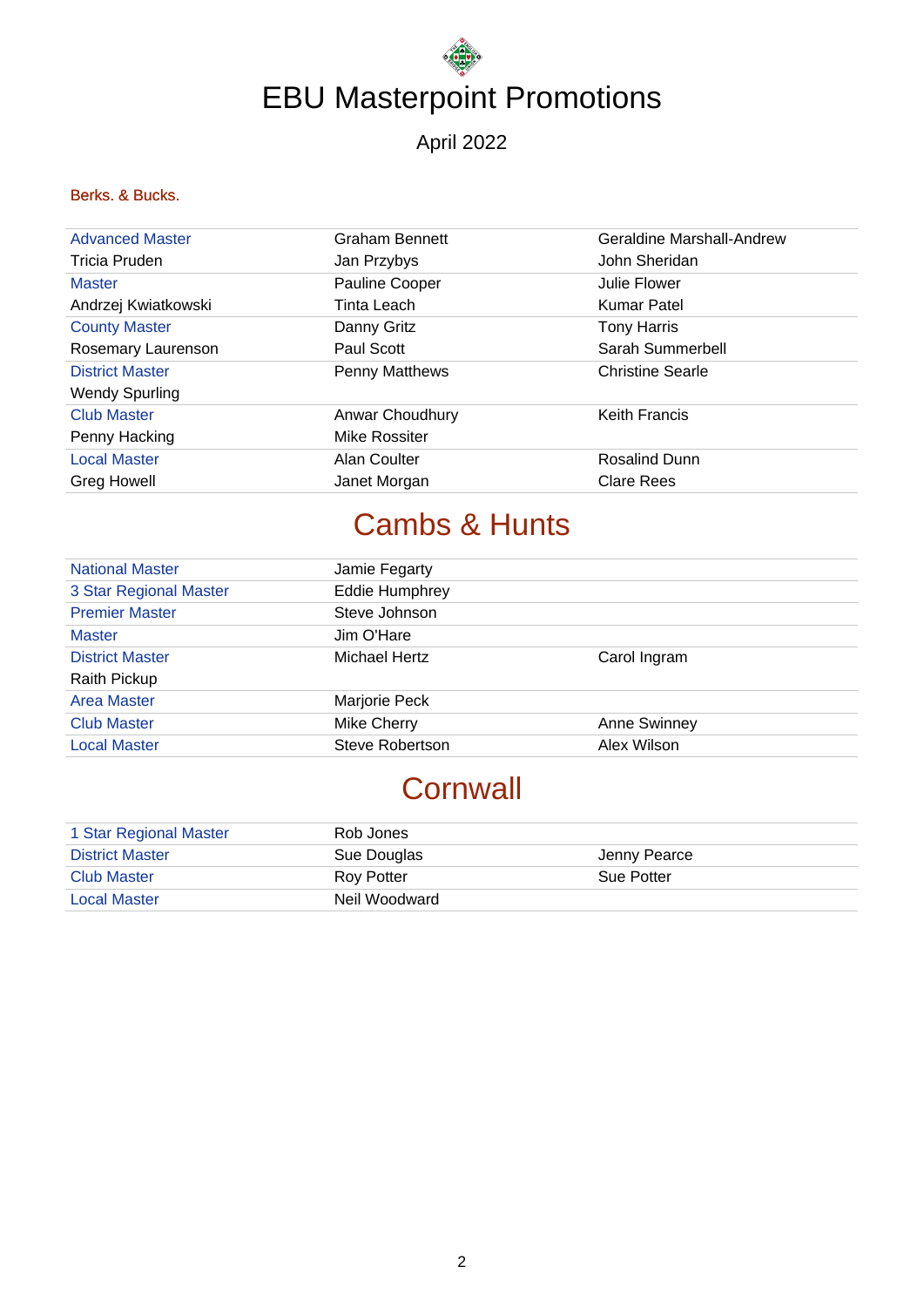April 2022

## **Cumbria**

| <b>District Master</b> | Jen Jackson        | George Page |
|------------------------|--------------------|-------------|
| Area Master            | Else Ogden         | Hasan Sumer |
| <b>Local Master</b>    | <b>Bill Rodger</b> |             |

## **Derbyshire**

| 5 Star Regional Master | Alan Smith            |                         |
|------------------------|-----------------------|-------------------------|
| 2 Star Regional Master | Toni Smith            |                         |
| 2 Star Master          | <b>Pauline Davies</b> |                         |
| 1 Star Master          | <b>Stuart Sutton</b>  |                         |
| <b>Advanced Master</b> | Georgi Kanarev        |                         |
| <b>Master</b>          | <b>Wallace Bryce</b>  |                         |
| <b>County Master</b>   | <b>Chris Rogers</b>   |                         |
| <b>District Master</b> | John Cater            | Paul Sanderson          |
| Area Master            | Eve Smith             |                         |
| <b>Club Master</b>     | <b>Andrew Gilbert</b> | <b>Margaret Gilbert</b> |
| <b>Local Master</b>    | Patricia Kirk         | <b>Marion Smith</b>     |
| <b>Garry Williams</b>  |                       |                         |

### Devon

| <b>National Master</b> | Sam Anoyrkatis          |                |
|------------------------|-------------------------|----------------|
| <b>Advanced Master</b> | Jill Porter             |                |
| <b>County Master</b>   | Jean Langford           |                |
| <b>Area Master</b>     | Peter Taylor            |                |
| <b>Club Master</b>     | Jackie Cornwallis-White | Ted Light      |
| <b>Caroline Palmer</b> | Sue Stewart             |                |
| <b>Local Master</b>    | Steve Ekland            | Serena Kirkman |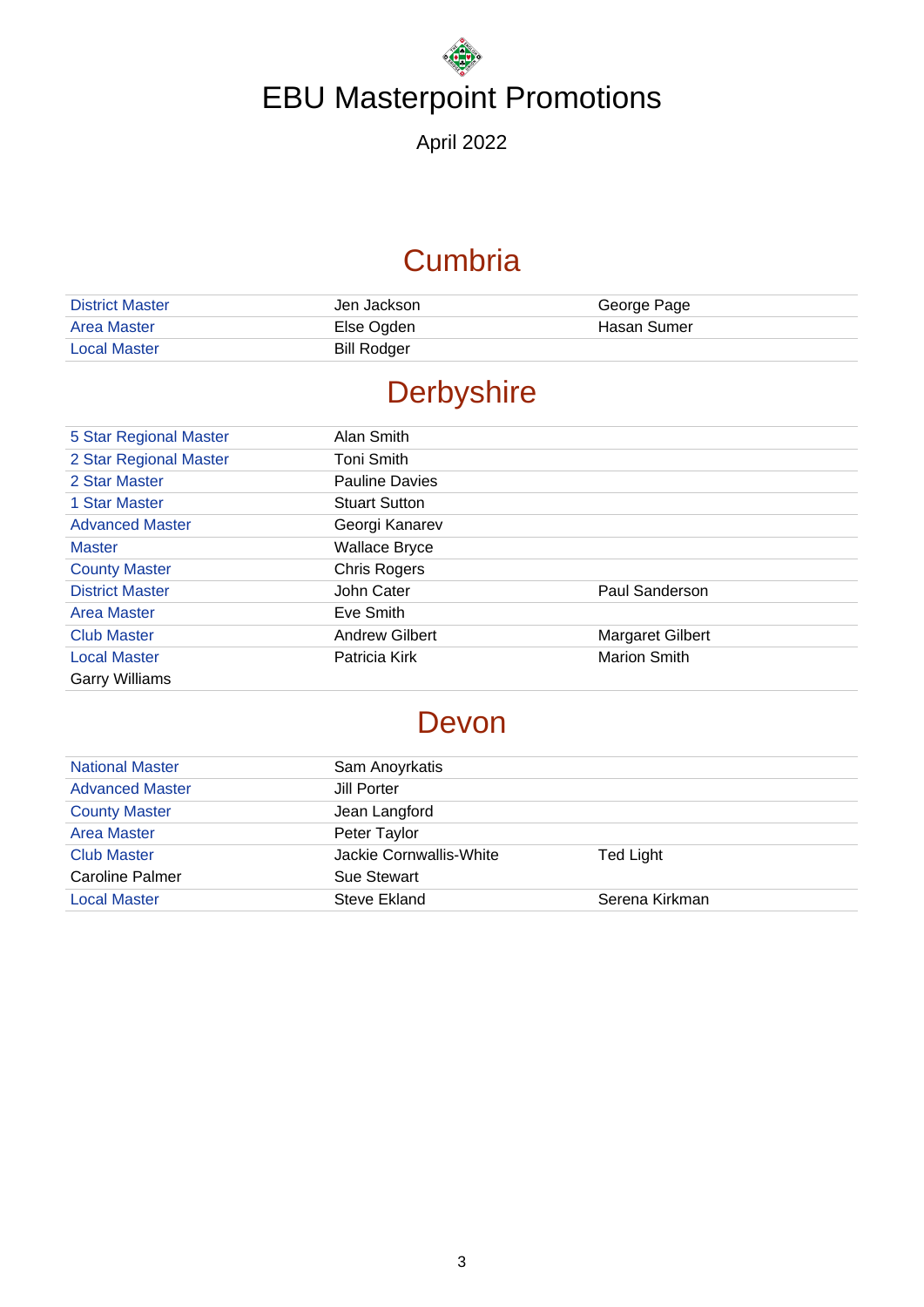April 2022

### Direct Overseas

| <b>County Master</b> | Caroline La Spada |
|----------------------|-------------------|
| <b>Club Master</b>   | Sonya Hillis      |

### Direct UK

| <b>District Master</b> | David Sweet     |                  |
|------------------------|-----------------|------------------|
| Area Master            | Michael Hopkins |                  |
| Club Master            | Stephen Fordred | Caroline Latham  |
| <b>Local Master</b>    | Will Hawkes     | Maureen Strelley |

## **Dorset**

| <b>Grand Master</b>    | Lesley Lewis     |                       |
|------------------------|------------------|-----------------------|
| <b>Master</b>          | Jane Norris      |                       |
| <b>County Master</b>   | Madeleine Parker |                       |
| <b>District Master</b> | Alison Bennett   | Adrian Butler         |
| Julie Kennedy          |                  |                       |
| <b>Club Master</b>     | John Gibbs       |                       |
| <b>Local Master</b>    | Tom Kilkenny     | <b>Pauline Newitt</b> |

### **Essex**

| 13 Star Premier Regional Master | Roger Bright        |                      |
|---------------------------------|---------------------|----------------------|
| 1 Star Premier Regional Master  | Tanya Genthe        |                      |
| 1 Star Master                   | Chris Martin        |                      |
| <b>Advanced Master</b>          | Colin Sinclair      |                      |
| <b>Master</b>                   | Jim Brooking        |                      |
| <b>County Master</b>            | Patricia Dufton     | <b>Trish McKeon</b>  |
| <b>District Master</b>          | <b>Richard Hart</b> |                      |
| <b>Area Master</b>              | Victoria Berman     | Paul Maddern         |
| Sandra Poole                    |                     |                      |
| <b>Club Master</b>              | Caroline Church     | Janet Gilmour        |
| Lisa Marston                    | Andrew Newcombe     | Ann Scott            |
| <b>Local Master</b>             | Douglas Brown       | <b>Violet Porter</b> |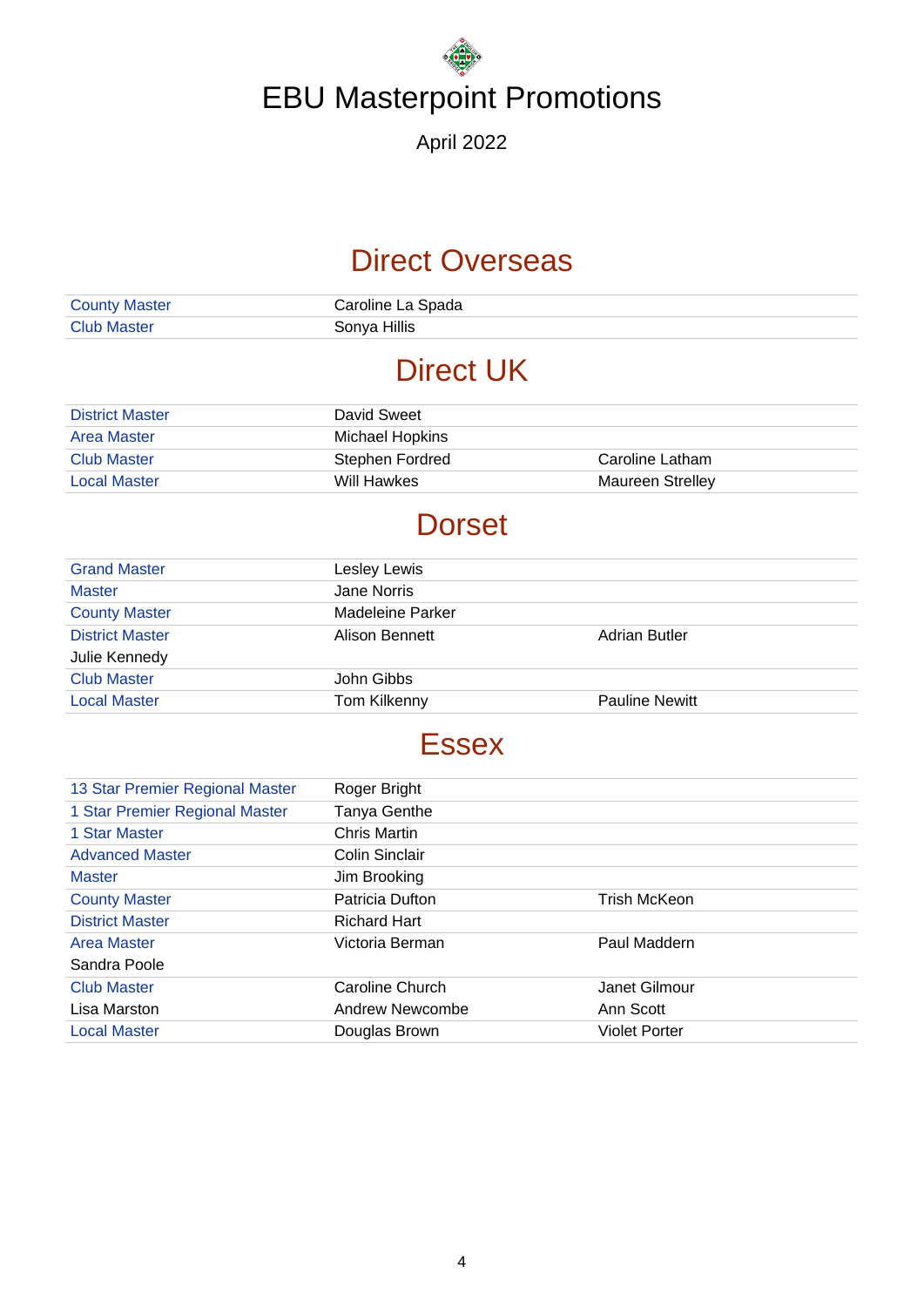April 2022

### **Gloucestershire**

| 2 Star Regional Master | Paul Clark         |              |
|------------------------|--------------------|--------------|
| 1 Star Master          | Diana Woodward     |              |
| <b>Advanced Master</b> | Julia Grant Duff   |              |
| <b>Master</b>          | Gordon Atkinson    |              |
| <b>County Master</b>   | Angela Newell      | Mary Woolley |
| <b>District Master</b> | Kevin Brook        |              |
| Area Master            | Ingrid Dawson      | Jean Wilson  |
| Sarah Withers          |                    |              |
| <b>Club Master</b>     | David Buxton       | Peta Dollar  |
| Scott Forsyth          | Jean Munkley       |              |
| <b>Local Master</b>    | David Charlesworth | Linda Seaton |
| Jennifer Smith         |                    |              |

## Hants & I.O.W.

| <b>National Master</b>       | Judi Coady              | Liz Senior              |
|------------------------------|-------------------------|-------------------------|
| 1 Star Regional Master       | Mary E Ferguson         |                         |
| 2 Star Master                | Nicholas Silk           |                         |
| 1 Star Master                | Alistair Bodin          |                         |
| <b>Advanced Master</b>       | Alan Oliver             |                         |
| <b>District Master</b>       | Luis Barbero            | John Gilliard           |
| Emil Kaijanen                |                         |                         |
| Area Master                  | Nigel Jones             | <b>Richard Saunders</b> |
| <b>Club Master</b>           | Alison Botha            | Janet Woods             |
| <b>Local Master</b>          | Mike Bracey             | Alison Cantelo          |
| Anne Gillian (Gill) Devereux | <b>Anthony Devereux</b> | Jill Glasspool          |

## **Herefordshire**

| 4 Star Premier Master  | <b>Richard Williams</b> |             |
|------------------------|-------------------------|-------------|
| 1 Star Premier Master  | Linda Blunt             |             |
| <b>District Master</b> | Tony Pinwell            |             |
| Area Master            | <b>Andrew Matchet</b>   |             |
| <b>Local Master</b>    | Jo Copping              | Gwynn Davis |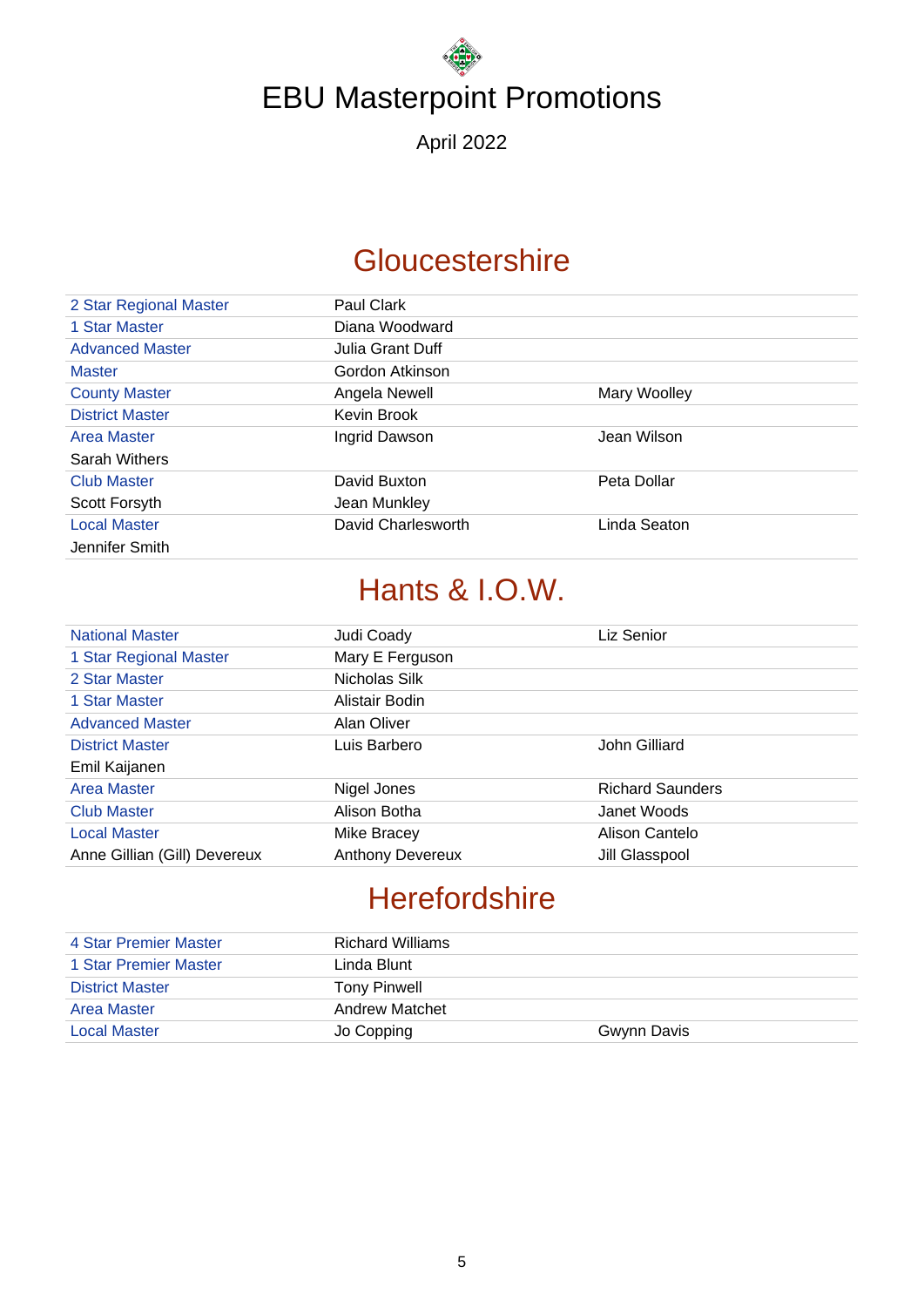April 2022

### **Herts**

| 2 Star Regional Master   | Vinod Khanna              |                    |
|--------------------------|---------------------------|--------------------|
| 1 Star Regional Master   | <b>Brian Combridge</b>    |                    |
| <b>Premier Master</b>    | <b>Richard Pettengell</b> |                    |
| 2 Star Master            | <b>Vicky Salmon</b>       | David Wren         |
| 1 Star Master            | Rob Sassoon               |                    |
| <b>Advanced Master</b>   | Simon Cook                | Keith Lawler       |
| Susan Elizabeth Sheppard |                           |                    |
| <b>Master</b>            | Jackie Bell               | Jim Jenkins        |
| Fiona Nathwani           |                           |                    |
| <b>County Master</b>     | Ken Taylor                |                    |
| <b>District Master</b>   | Mike Best                 | Linda Deleay       |
| Keith Lovatt             | Libby Martin              |                    |
| <b>Area Master</b>       | <b>Rufus Barnett</b>      | Padma Daryanani    |
| Steve Goodair            | Barbara Morrison          | Eleanor Ormondroyd |
| <b>Kumud Patel</b>       |                           |                    |
| <b>Club Master</b>       | Mukta Khosla              | Sheila King        |
| Stephen Page             | Bawani Poobal             |                    |
| <b>Local Master</b>      | Nayna Choraria            | Michael Morgan     |
| Sue Spence               | <b>Margaret Swift</b>     |                    |

## Isle of Man

| <b>Local Master</b> |  |
|---------------------|--|
|                     |  |

Diccen Sargent

## Kent

| 2 Star Grand Master              | <b>Brian Crack</b>        |               |
|----------------------------------|---------------------------|---------------|
| 1 Star Regional Master           | Mike Penney               |               |
| 1 Star Premier Tournament Master | <b>Richard Gibbons</b>    |               |
| 4 Star Master                    | Stephen Hogg              |               |
| <b>Advanced Master</b>           | <b>Bonnie Cruickshank</b> |               |
| <b>Master</b>                    | Yicheng Lu                | Luke Titcombe |
| <b>County Master</b>             | Sue Cooper                | Lee Guy       |
| Maggie Nash                      | Roberta Ramsammy          | Carole Rattle |
| Sue Wood                         |                           |               |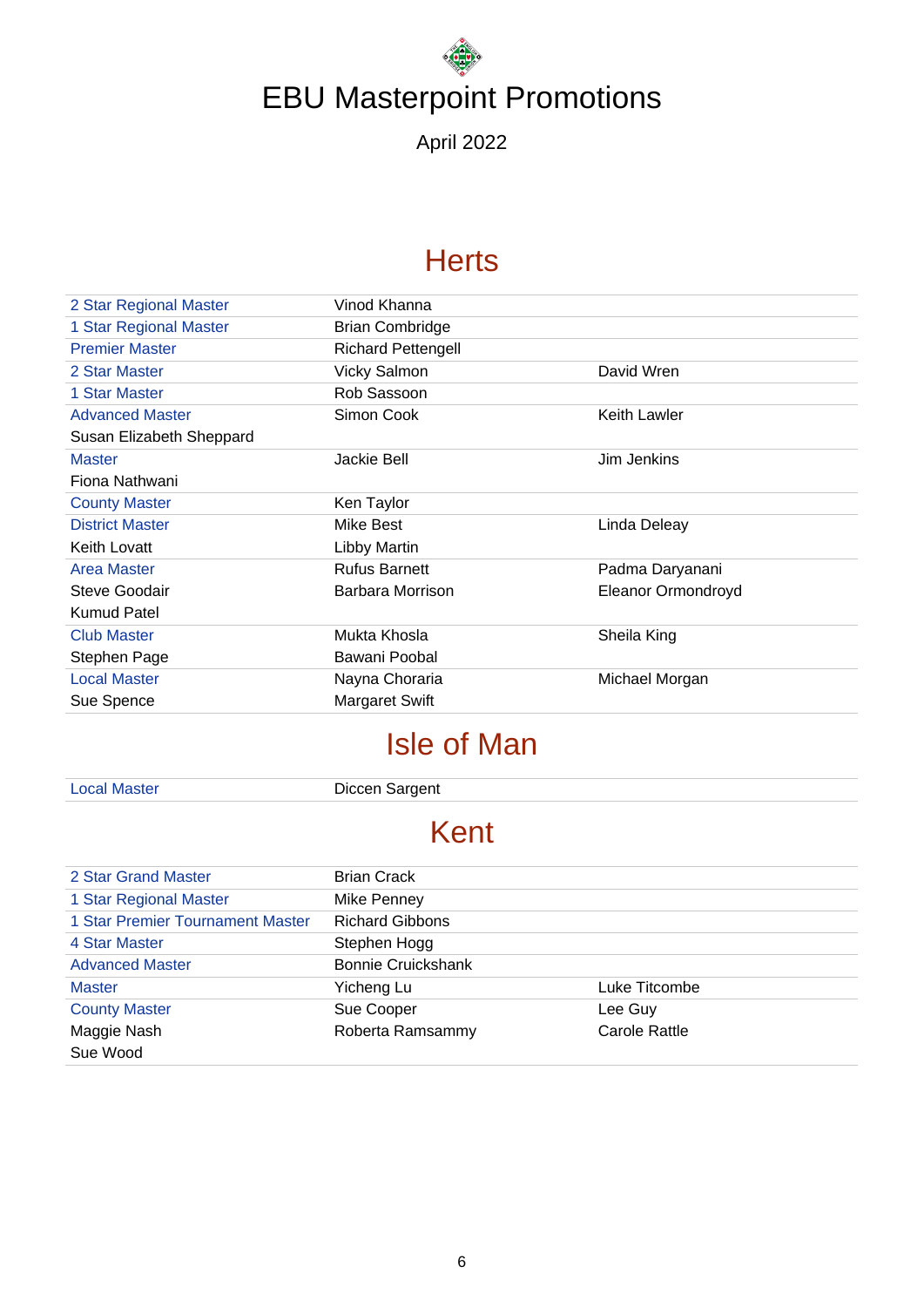#### April 2022

#### Kent

| <b>District Master</b><br>Norman Orchison | ian Jordan              | Pat Jordan             |
|-------------------------------------------|-------------------------|------------------------|
| <b>Area Master</b>                        | <b>Richard Caister</b>  | Nick White             |
| <b>Club Master</b>                        | <b>Bob Browne</b>       | Carol Browne           |
| Richard Mayo                              | Norman Anthony Roxburgh |                        |
| <b>Local Master</b>                       | Julia Burford           | Graeme Craven          |
| Anne Greyling                             | Nicola Jones            | Elizabeth Trigg-Knight |

## **Lancashire**

| <b>Advanced Master</b> | George Warcup          |                    |
|------------------------|------------------------|--------------------|
| <b>Master</b>          | Paul Bayley            | Barbara Young      |
| <b>County Master</b>   | <b>Gill Clatworthy</b> | <b>Bill Gordon</b> |
| Vivienne Lawson        |                        |                    |
| <b>District Master</b> | Don Cowman             | Edwin James        |
| Allison Watt           |                        |                    |
| <b>Area Master</b>     | Julie Adshead          | Barbara McDonald   |
| Mike Shinn             | John Woodroof          |                    |
| <b>Club Master</b>     | Joan Cathcart          | Linda England      |
| Lesley Peabody         | Jill Walsh             |                    |
| <b>Local Master</b>    | Edgar Glucksman        | David Hammonds     |
| Marie Wilcock          | Patricia Woodfine      |                    |

## **Leicestershire**

| 3 Star Master          | Laurence Hudson       |                   |
|------------------------|-----------------------|-------------------|
| <b>Advanced Master</b> | Joy Hobbs             | Anne Morris       |
| <b>County Master</b>   | Kishor Trivedi        |                   |
| Area Master            | <b>Byron Chatburn</b> | TC Cole           |
| <b>Club Master</b>     | Michael Drinkwater    | Andrew Williams   |
| <b>Local Master</b>    | Patricia Bailey       | Peter Oppenheimer |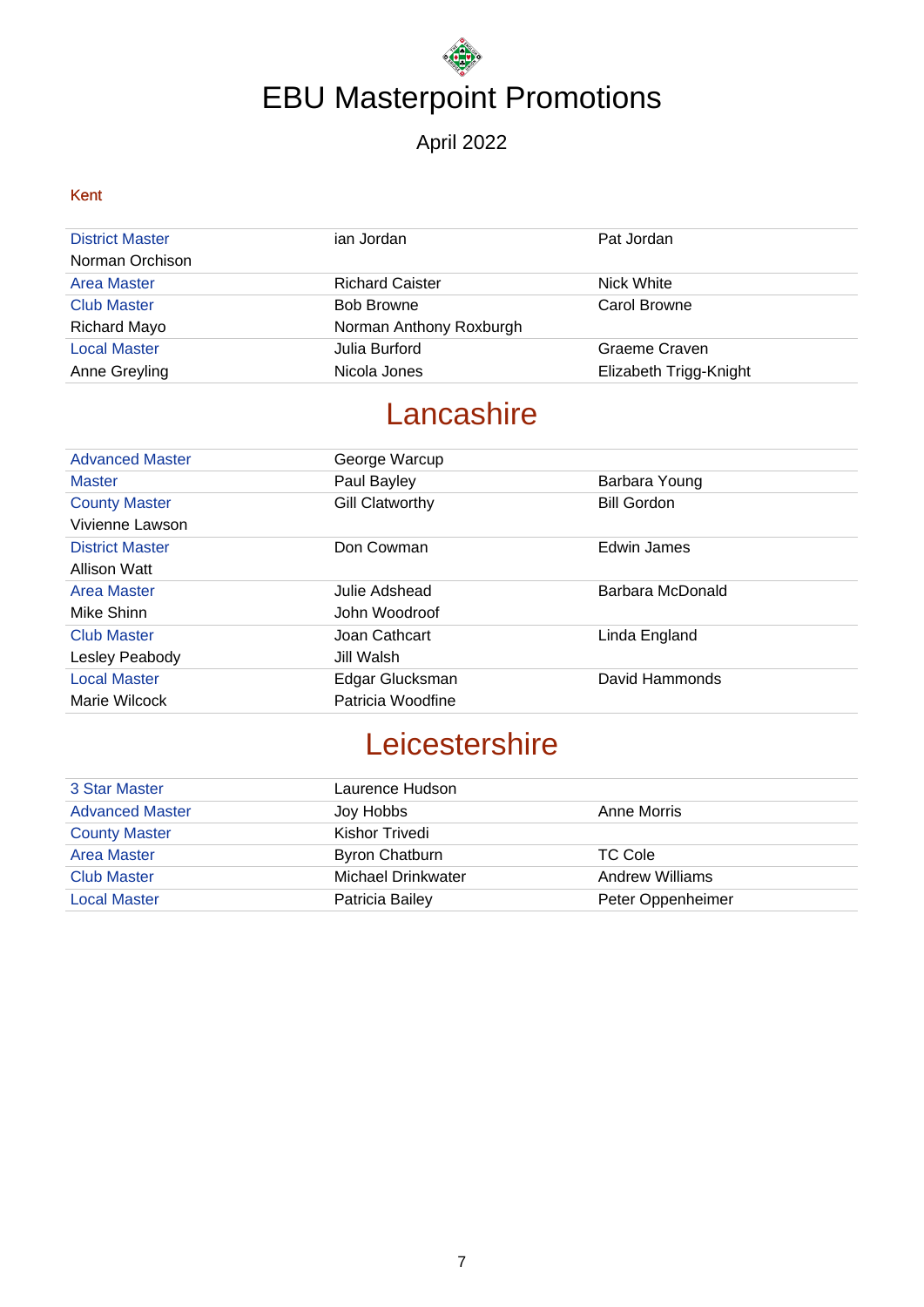April 2022

## **Lincolnshire**

| 5 Star Master          | Ann Harrop         |            |
|------------------------|--------------------|------------|
| <b>Master</b>          | Elizabeth Mackay   |            |
| <b>District Master</b> | Steve Bradley      |            |
| <b>Area Master</b>     | Sue Moulton        |            |
| <b>Club Master</b>     | Bonnie Breach      |            |
| <b>Local Master</b>    | <b>Enid Bailey</b> | Jo Spencer |

## London

| 1 Star Premier Master | Joe Eskinazi         |                |
|-----------------------|----------------------|----------------|
| 1 Star Master         | Elizabeth Fairclough |                |
| <b>County Master</b>  | Amit Shah            | David Shore    |
| <b>Area Master</b>    | Avi Chakraverty      | Elinor Malcolm |
| <b>Club Master</b>    | <b>Brian Sharkey</b> |                |

## **Manchester**

| 1 Star Premier Regional Master | Karen Jones               |                    |
|--------------------------------|---------------------------|--------------------|
| 2 Star Premier Master          | David Murray              |                    |
| 1 Star Premier Master          | John Berry                |                    |
| <b>Master</b>                  | <b>Hilary Fisher</b>      | Chris Kelsall      |
| Jackie Shah                    |                           |                    |
| <b>District Master</b>         | Barbara Hamburger         | Maureen Worsley    |
| <b>Area Master</b>             | <b>Andrew Forrester</b>   | <b>Ruth Levy</b>   |
| <b>William Prout</b>           | Linda Wood                |                    |
| <b>Club Master</b>             | Nicholas Eyre             | <b>Ken Pimlott</b> |
| Mike Rawsthorn                 |                           |                    |
| <b>Local Master</b>            | Eilaine Allen             | <b>Chris Bates</b> |
| Anneke Broomby                 | <b>Christine Medhurst</b> | Anne Pace          |
| Joy Roberts                    | June Roome                | Jacky Scaife       |
| Barbara Stephenson             | Helen Williams            |                    |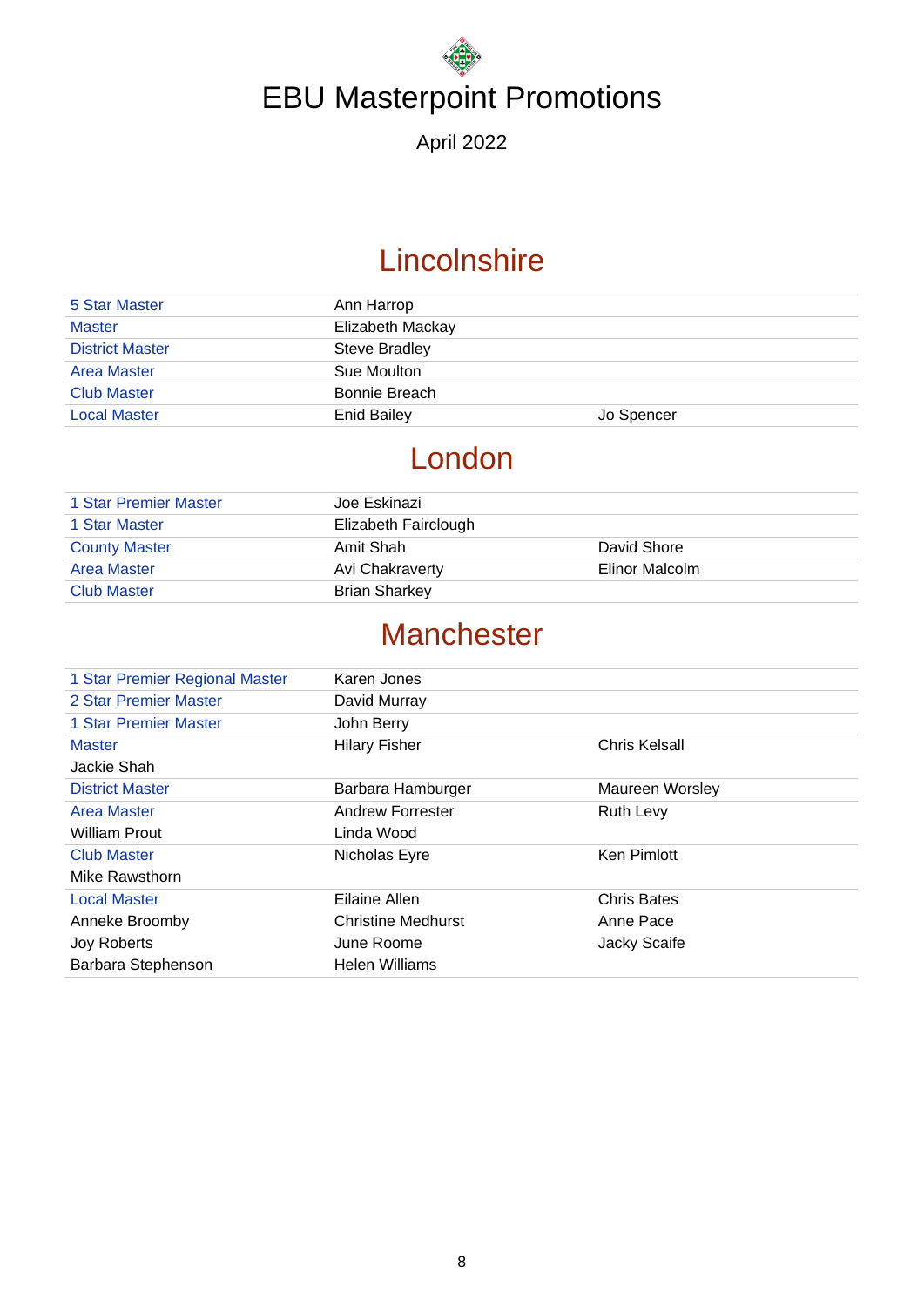April 2022

## Merseyside/Cheshire

| 3 Star Premier Master  | Olivia Williams  |              |
|------------------------|------------------|--------------|
| 3 Star Master          | Simon Anderson   |              |
| <b>Master</b>          | Steve Ingleby    |              |
| <b>County Master</b>   | Enid McVittie    | Tony Parsons |
| <b>District Master</b> | Mike Abraham     |              |
| <b>Club Master</b>     | simon edwards    |              |
| <b>Local Master</b>    | Arline Smallwood | Sue Totty    |
|                        |                  |              |

### **Middlesex**

| <b>National Master</b>       | Trupti Shah          |                   |
|------------------------------|----------------------|-------------------|
| 7 Star Regional Master       | Suzanne Avoth        |                   |
| <b>5 Star Premier Master</b> | Michael Lord         |                   |
| <b>Premier Master</b>        | Senthur Shanmugarasa |                   |
| <b>Advanced Master</b>       | Jim Bradford         |                   |
| <b>Master</b>                | Steve Pyle           |                   |
| <b>District Master</b>       | Narendra Maheshwari  | Ralph Samel       |
| <b>Area Master</b>           | Gerry Rea            |                   |
| <b>Local Master</b>          | Jenny Carter         | Lesley Hawksworth |
| Shobhna Patel                |                      |                   |

## Norfolk

| <b>7 Star Regional Master</b> | Graham Hardman       |                      |
|-------------------------------|----------------------|----------------------|
| 1 Star Regional Master        | Bryan Renouf         |                      |
| <b>Advanced Master</b>        | Jennifer McCloskey   |                      |
| <b>Master</b>                 | <b>Edward Acton</b>  |                      |
| <b>County Master</b>          | Keith Dickens        | Jill Norris          |
| <b>District Master</b>        | Gill Newnes          |                      |
| <b>Area Master</b>            | <b>Peter Kittow</b>  | <b>Richard Wise</b>  |
| <b>Club Master</b>            | Helen Abel           | <b>Shirley Giles</b> |
| <b>Richard Hampsheir</b>      | <b>Kitty Wallace</b> |                      |
| <b>Local Master</b>           | John Clegg           | Lynette Clegg        |
| Jill Smith                    |                      |                      |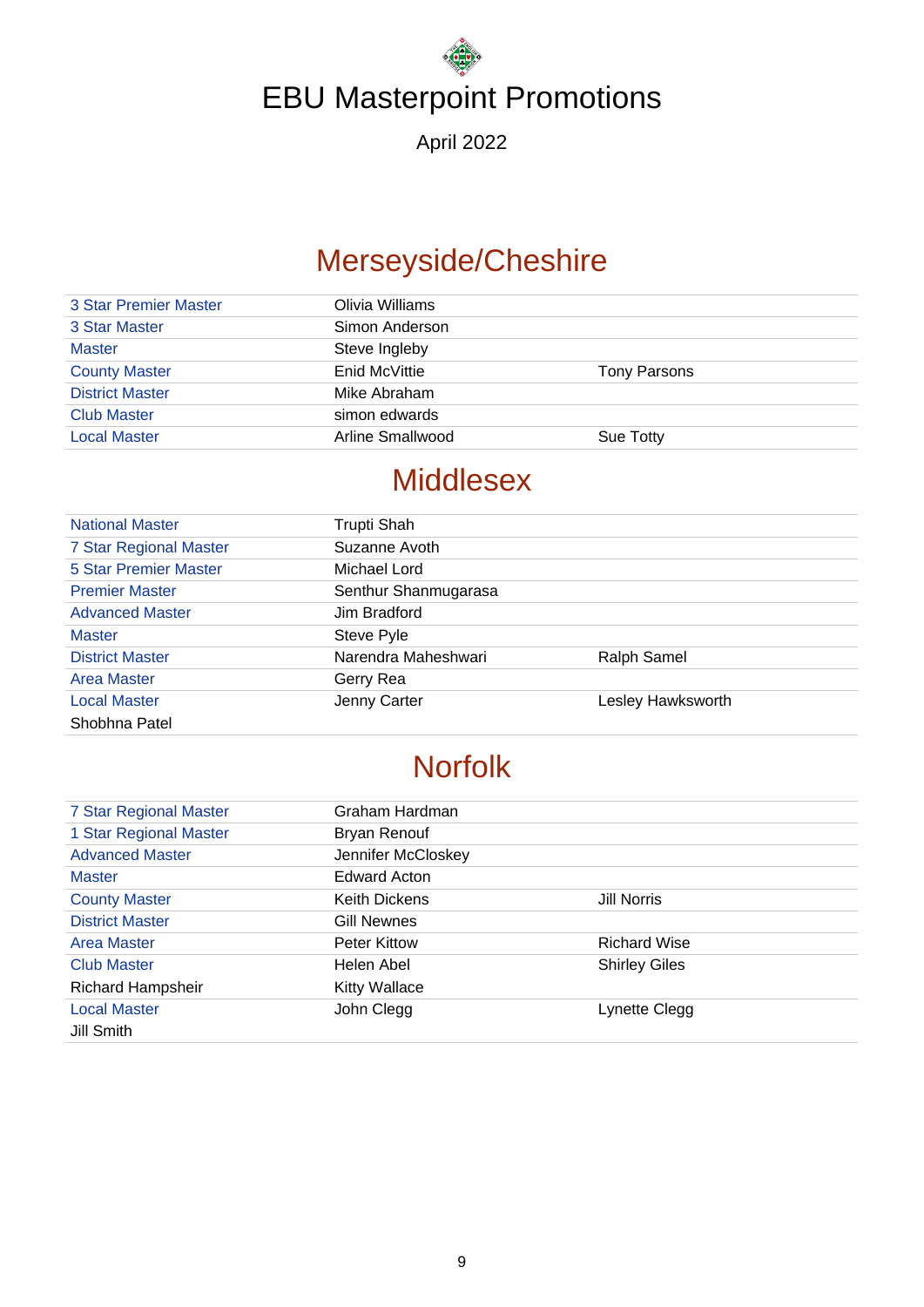April 2022

## Northamptonshire

| Life Master             | Doreen Simpson            |                    |
|-------------------------|---------------------------|--------------------|
| 9 Star Regional Master  | lan Blackburn             |                    |
| <b>Regional Master</b>  | Don McFarlane             |                    |
| 2 Star Master           | Graham Froggett           |                    |
| 1 Star Master           | Lynda McNally             |                    |
| <b>Advanced Master</b>  | Mike Warrington           |                    |
| <b>Master</b>           | Chris Longthorn           |                    |
| <b>County Master</b>    | Nicky Keir                |                    |
| <b>District Master</b>  | Neil Bage                 | Kim Bowman         |
| <b>Area Master</b>      | <b>Marguerite Swallow</b> |                    |
| <b>Club Master</b>      | <b>Heather Cotton</b>     | Pip Kirby          |
| <b>Local Master</b>     | Joyce Drage               | <b>Mike Harris</b> |
| <b>Christine Parker</b> | Yvonne Shaw               | Sadie Yates        |

## North East

| 7 Star Premier Regional Master   | Ann Caygill                |                      |
|----------------------------------|----------------------------|----------------------|
| 2 Star Premier Tournament Master | Reg Hornsey                |                      |
| <b>Premier Tournament Master</b> | David Gunn                 |                      |
| 2 Star Master                    | Ivor Wallis                | Norman Whitfield     |
| <b>Advanced Master</b>           | <b>Christopher Patrick</b> | <b>Keith Patrick</b> |
| <b>Master</b>                    | Sue Cheeseley              |                      |
| <b>County Master</b>             | Irina Hendrickx            |                      |
| <b>District Master</b>           | Gerald Keeling             | Jacqueline Leaf      |
| Philip Leaf                      |                            |                      |
| <b>Area Master</b>               | Dorothy Hall               | Giles Lesser         |
| <b>Club Master</b>               | <b>Gill Berry</b>          | John Downs           |
| Sue Lishman                      | <b>Andrew Phellas</b>      |                      |
| <b>Local Master</b>              | Norma Ferguson             | Doug Moffatt         |
| Jimmy Walsh                      |                            |                      |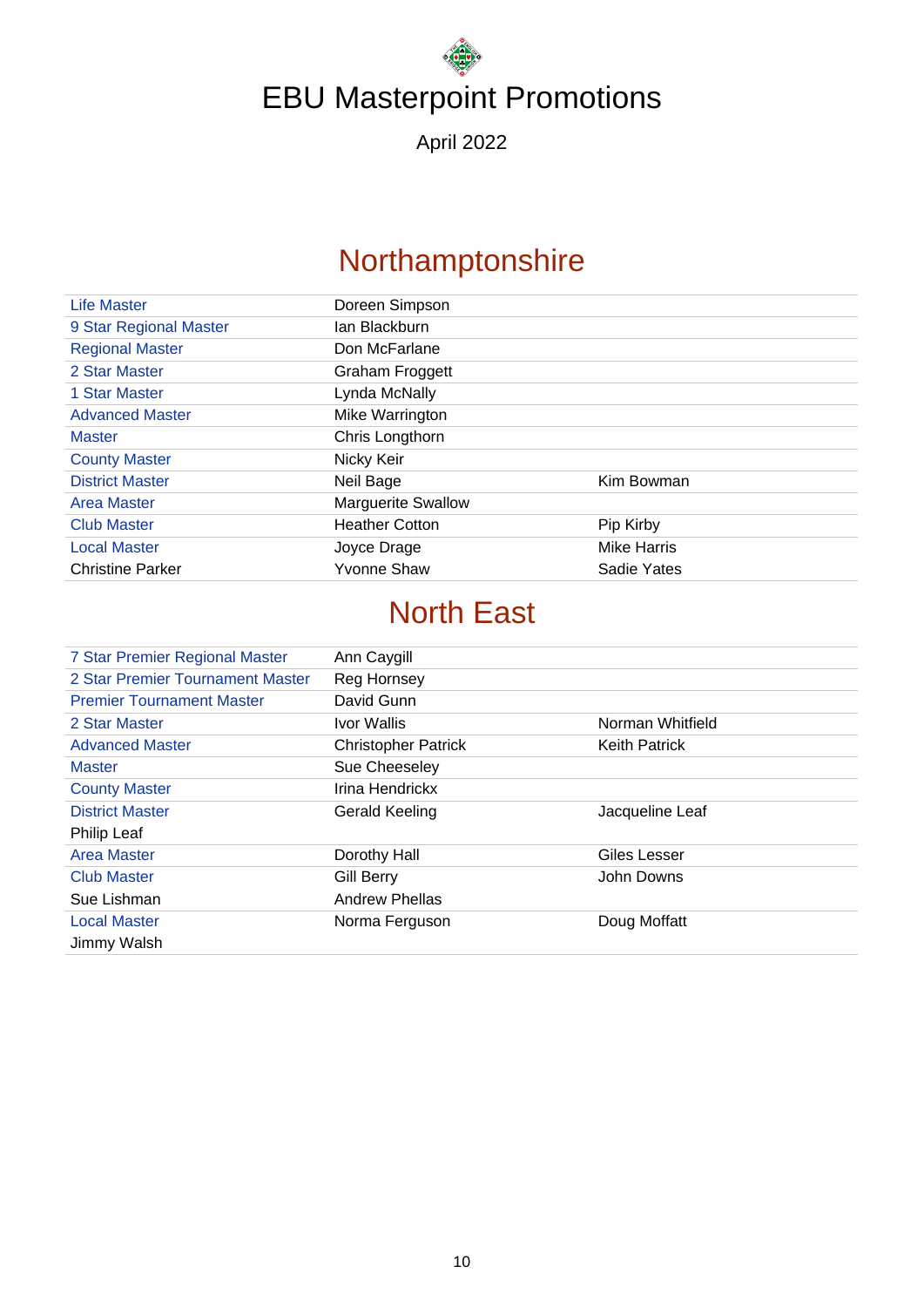April 2022

### **Notts**

| <b>Premier Master</b>  | Sue Wright         |                      |
|------------------------|--------------------|----------------------|
| <b>Advanced Master</b> | Kathryn Grochowska | Ross Haddow          |
| Nick Totham            |                    |                      |
| <b>County Master</b>   | Paul Wicks         | <b>Fraser Winton</b> |
| <b>District Master</b> | Peter Davis        |                      |
| <b>Club Master</b>     | Peter Lewis        |                      |
| <b>Local Master</b>    | David Hayes        | jan Turton           |
|                        |                    |                      |

## **Oxford**

| Mary Rose Goodwin       |
|-------------------------|
|                         |
|                         |
| <b>Christine Bufton</b> |

## Somerset

| <b>National Master</b>   | Michael Wigmore     |                            |
|--------------------------|---------------------|----------------------------|
| <b>Premier Master</b>    | Paul Burgess        |                            |
| <b>Advanced Master</b>   | Jeanne Dobson       |                            |
| <b>County Master</b>     | <b>Chris Archer</b> | Di Gallagher               |
| <b>District Master</b>   | Sue Dunn            |                            |
| <b>Area Master</b>       | Joanna Pinching     |                            |
| <b>Club Master</b>       | Lindsay Gabriel     | <b>Bernard Harding</b>     |
| <b>Christine Harding</b> | Malcolm Hubbard     | <b>Marlise Kirkpatrick</b> |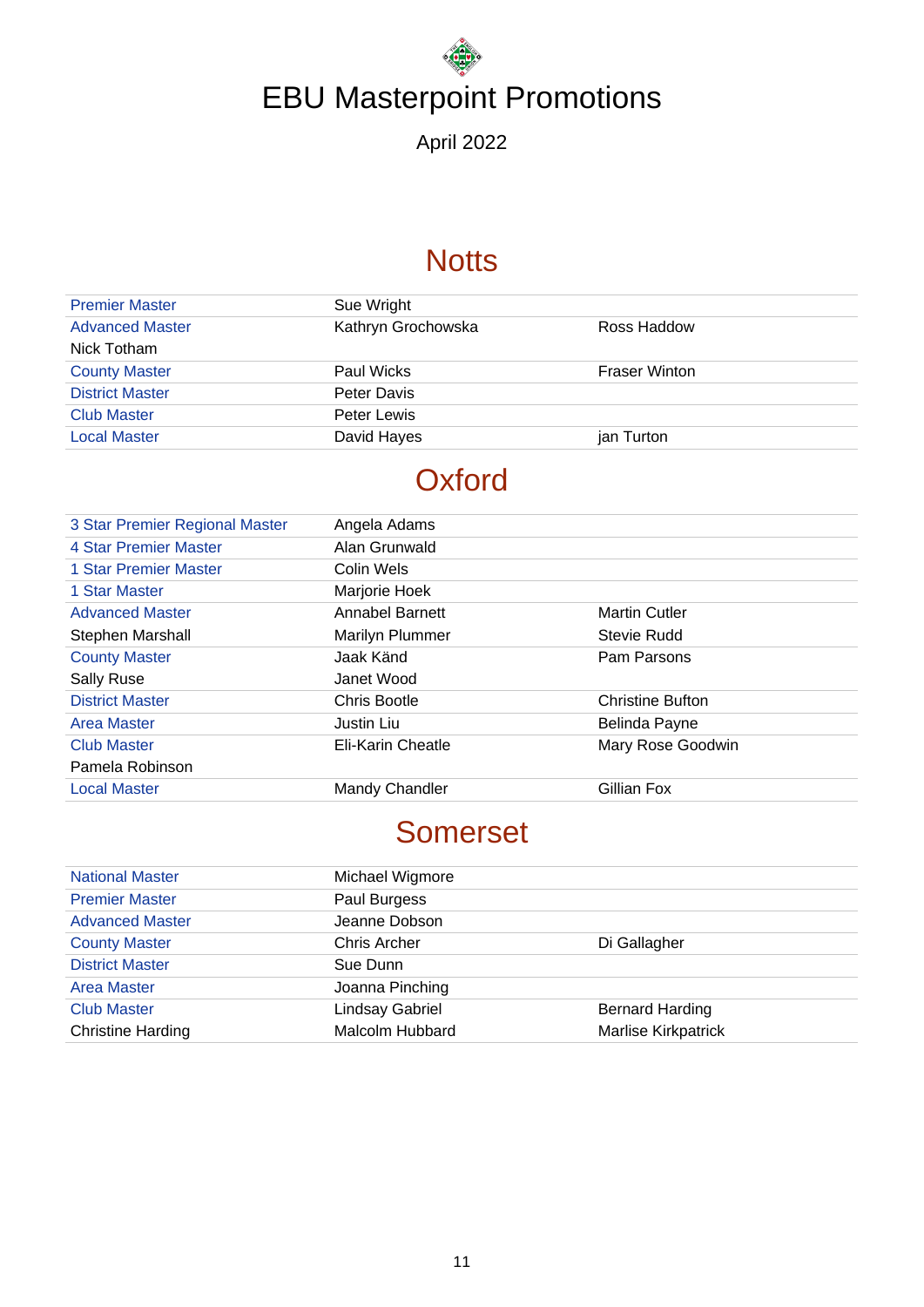#### April 2022

#### Somerset

| <b>Local Master</b> | Jerry Bower    | <b>Martin Brunt</b> |
|---------------------|----------------|---------------------|
| Nick Brunt          | Mark Ehrlich   | Lucy Fearon         |
| Joanna Hemmings     | Peter Hunter   | Wendy Ledingham     |
| Tom Rees            | Lucy Symondson |                     |

## Staffs & Shropshire

| <b>Premier National Master</b>   | Tony Togneri        |                |
|----------------------------------|---------------------|----------------|
| <b>Premier Tournament Master</b> | Alan Walters        |                |
| 2 Star Master                    | <b>Alston Davis</b> |                |
| <b>Master</b>                    | Phil Inch           | Anita Sherlock |
| <b>Club Master</b>               | John Whitehouse     |                |
| <b>Local Master</b>              | Joan Hodges         |                |

## **Suffolk**

| 3 Star Regional Master | Patsi Barnes        |                     |
|------------------------|---------------------|---------------------|
| <b>Master</b>          | <b>Bob Violett</b>  | John Richard Walker |
| <b>Charles Ward</b>    |                     |                     |
| <b>County Master</b>   | Rani Pearson        | Mike Wenn           |
| <b>District Master</b> | Debbie Burwood      |                     |
| Area Master            | <b>Charlie Reed</b> |                     |
| <b>Club Master</b>     | Jeff Farr           |                     |
| <b>Local Master</b>    | Philippa Brown      | Colin Bush          |
| Patricia Ritte         | Alan Rogers         |                     |

## **Surrey**

| 7 Star Regional Master | Christine Morgan   |                       |
|------------------------|--------------------|-----------------------|
| 5 Star Master          | Lawrence Penney    |                       |
| 2 Star Master          | Choo Wu            |                       |
| 1 Star Master          | Vaughan Bishop     | <b>Brian Jeffries</b> |
| Savita Shah            |                    |                       |
| <b>Advanced Master</b> | John Colligan      | Simon Hanna           |
| Linda Holt             | Gabor Kereszturi   | Anneke Prior          |
| <b>Master</b>          | Colin Taylor       |                       |
| <b>County Master</b>   | Maureen Donelan    | Ronnie Fox            |
| <b>Hilary Gowen</b>    | Maggie Knottenbelt | Gay Lewis             |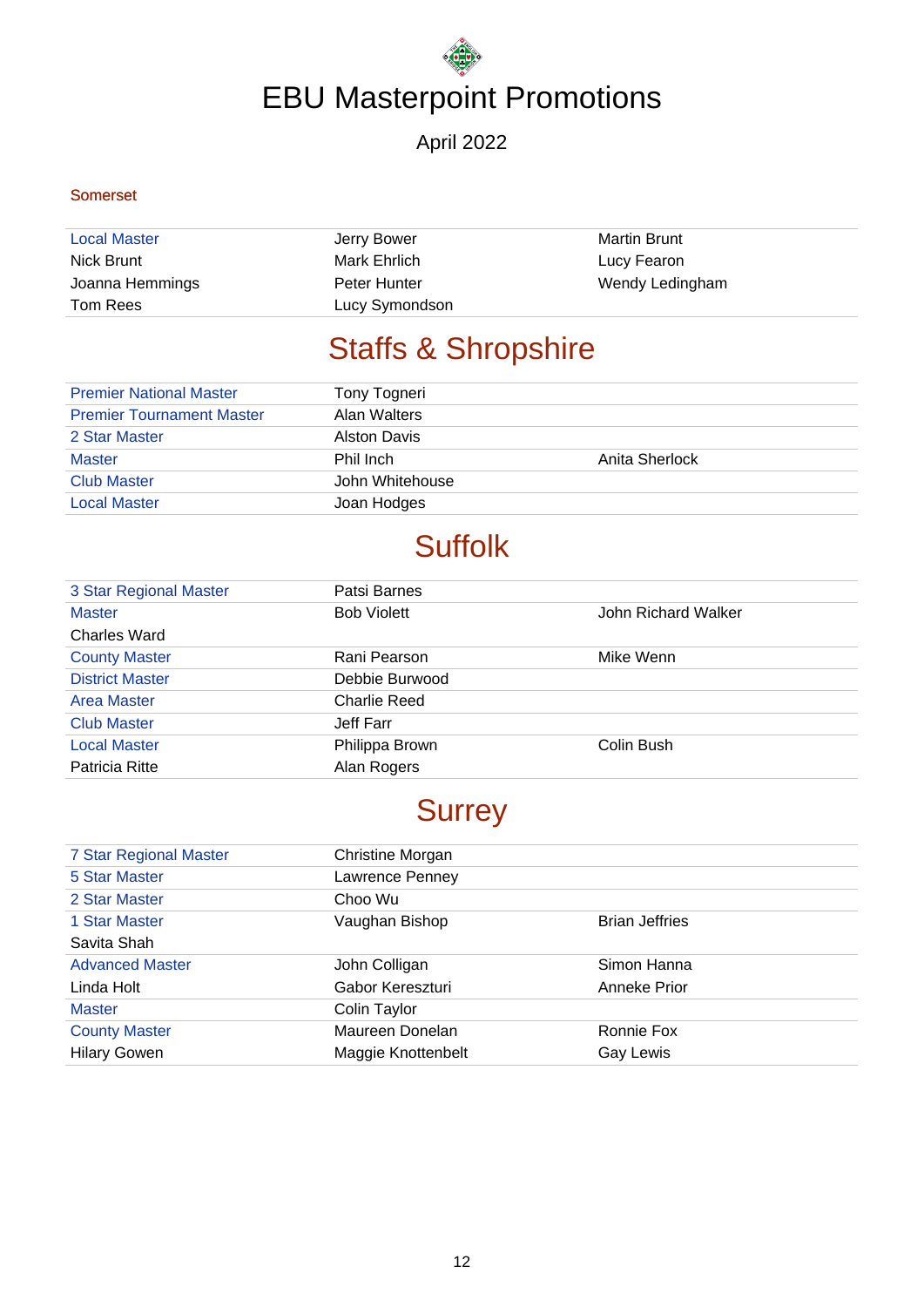April 2022

#### Surrey

| <b>District Master</b> | <b>Richard Cowley</b>     | Kaye Evans             |
|------------------------|---------------------------|------------------------|
| Denice Harvey          | Veronica Kerslake         | Robin Moon             |
| Denis Thorn            | Carole Wright             |                        |
| Area Master            | <b>Will Barnes</b>        | Ian Glennie            |
| <b>Richard Hand</b>    | Michael Lyons             | Ila Shah               |
| Lata Shah              | Vinod Shah                |                        |
| <b>Club Master</b>     | <b>Trevor Allery</b>      | Julie Allman           |
| Allyson Biggs          | Nigel Biggs               | Andy Carne             |
| Irene Chew             | <b>Christine Connelly</b> | Pat Hayes              |
| Putzi de Margary       | Louise McKeon             | Colin Pearce           |
| <b>Local Master</b>    | Lorna Alexander           | Ann Binder             |
| <b>Charles Cronin</b>  | Gretchen Danckwardt       | Ray Drury              |
| Peter Drysdale         | Viviana Fourie            | Maureen Pool           |
| <b>Rachel Smith</b>    | Marie-Louise Weight       | <b>Steve Wetherilt</b> |

### **Sussex**

| <b>Martin Greeley</b>   |                        |
|-------------------------|------------------------|
| Murray Ferguson         |                        |
| Joan Sheppard           |                        |
| Julia Brown             | Ivor Richards          |
| Paul Hutchings          |                        |
| Jim Benson              |                        |
| Pete Ansell             | <b>Robert Delacour</b> |
| Brian Wilkinson         |                        |
| <b>Richard Markwick</b> | <b>Chris Mullins</b>   |
|                         |                        |
| <b>Bernadette Raine</b> |                        |
| Adrian Barfoot          | Stella Dunn            |
| Christopher Imison      | Jo Rees                |
| Pam Alexander           | <b>Philip Baker</b>    |
| <b>Tricia Howlett</b>   | Jenny Marshall         |
| Chris Ross              | <b>Susan Sayers</b>    |
|                         |                        |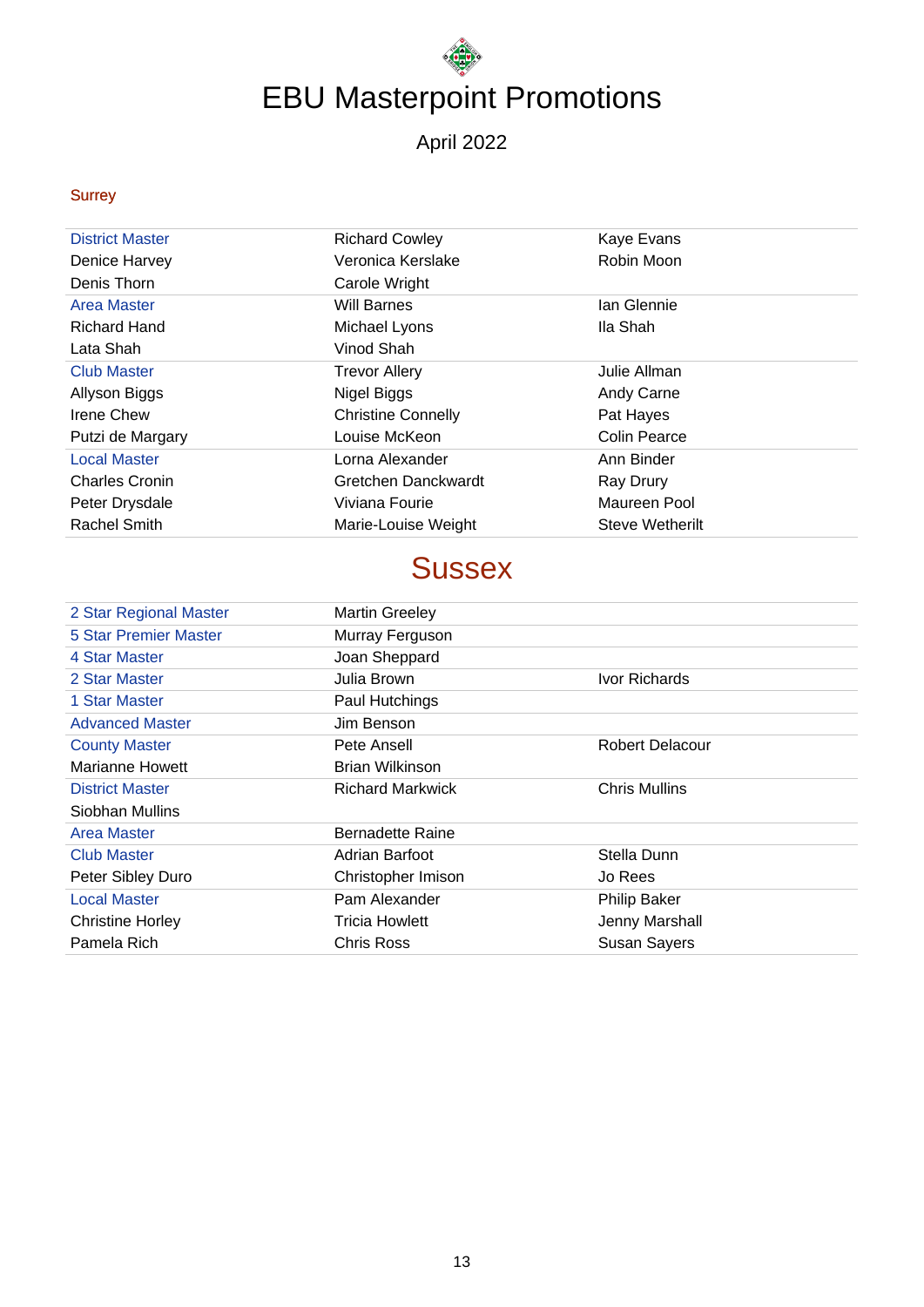April 2022

### **Warwickshire**

| <b>Regional Master</b> | Jack Ronayne            |                   |
|------------------------|-------------------------|-------------------|
| 5 Star Premier Master  | Martin Winn             |                   |
| 3 Star Master          | Alan Balfe              |                   |
| 2 Star Master          | Leslie Smith            |                   |
| <b>Master</b>          | Vikki Greggs            | Jacqui Lewis      |
| Susan Ward             | Margaret Young          |                   |
| <b>County Master</b>   | Anna Jaffey             |                   |
| <b>District Master</b> | Angela Bushill-Matthews | Wallace Macmillan |
| Rona Varney            |                         |                   |
| Area Master            | Jeffrey Perkins         |                   |
| <b>Club Master</b>     | David Sturdee           | Jim Wilson        |
| <b>Local Master</b>    | Roy Cheong              | Christian Muthiah |
|                        |                         |                   |

#### **Westmorland**

County Master Philip Hoyle

## **Wiltshire**

| <b>Premier National Master</b> | Graham Hodges         |                   |
|--------------------------------|-----------------------|-------------------|
| 1 Star Regional Master         | Graham Moxey          |                   |
| 2 Star Master                  | Paul Hatvany          |                   |
| <b>Advanced Master</b>         | Sheila Morton         |                   |
| <b>Master</b>                  | Lisbeth Diaper        | Helen Mohr        |
| <b>County Master</b>           | <b>Charles Draper</b> | Theresa Franklin  |
| <b>District Master</b>         | Utkarsha Joshi        | David Land        |
| Tina Payne                     | Carole White          |                   |
| <b>Area Master</b>             | Sarah Miller          | Carolyn Phillippo |
| <b>Local Master</b>            | Jenny Fryer           | Geoffrey Jones    |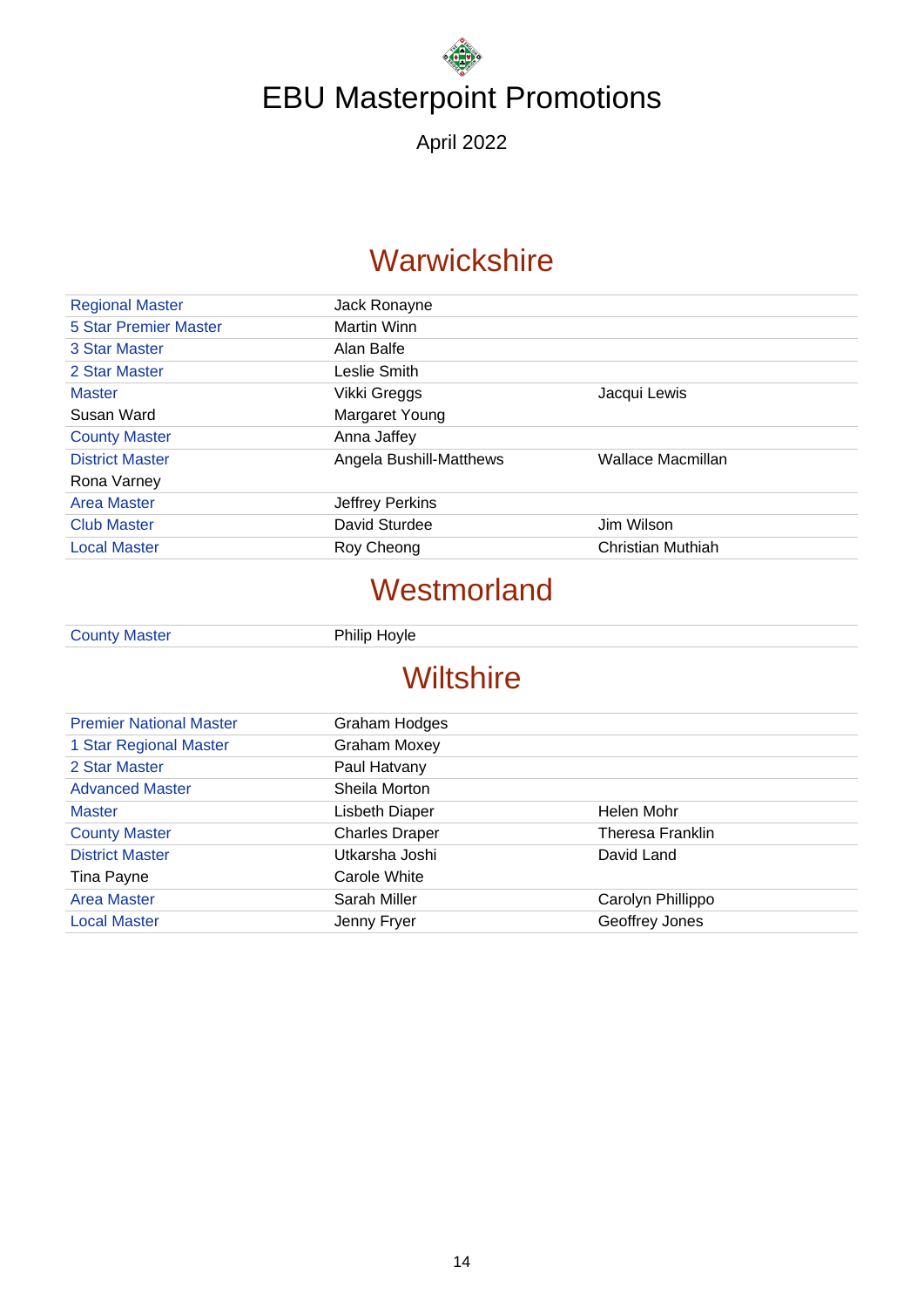April 2022

### **Worcester**

| 2 Star Premier Master  | Grahame Selby    |                   |
|------------------------|------------------|-------------------|
| 1 Star Master          | Paul Sansom      |                   |
| <b>Master</b>          | Jeff Faulkner    | <b>Bill Rosie</b> |
| <b>District Master</b> | David Holdsworth | Ann Sutherland    |
| <b>Area Master</b>     | Val Ridding      |                   |
| <b>Club Master</b>     | Sylvia Fletcher  |                   |
|                        |                  |                   |

## Yorkshire

| 2 Star Regional Master           | <b>Tish Hopkins</b>       | Simon Pooley           |
|----------------------------------|---------------------------|------------------------|
| 2 Star Premier Tournament Master | Michael Heyworth          |                        |
| <b>Premier Tournament Master</b> | <b>Keith Darley</b>       |                        |
| <b>3 Star Premier Master</b>     | <b>Charles Burton</b>     |                        |
| 2 Star Tournament Master         | <b>Christine Spencer</b>  |                        |
| 5 Star Master                    | Margaret Elizabeth Rhodes |                        |
| 4 Star Master                    | David Conley              |                        |
| 3 Star Master                    | <b>William Parker</b>     | <b>Andrew Stephens</b> |
| David Westwell                   |                           |                        |
| 2 Star Master                    | <b>Pauline Parker</b>     |                        |
| 1 Star Master                    | Jean Britteon             | Stephen Brown          |
| <b>Robin Prestwich</b>           | Carole Rattenbury         | Linda Tempest          |
| <b>Advanced Master</b>           | Neil Cheetham             |                        |
| <b>Master</b>                    | Liz Brown                 | <b>Graeme Matthew</b>  |
| <b>Gillian Molloy</b>            | Georgina Ramseyer         | <b>Frances Sell</b>    |
| Sue Sheldrick                    | Iwan Williams             |                        |
| <b>County Master</b>             | Sallie Edwards            | <b>Chris Farmer</b>    |
| Peter Farmer                     | <b>Sheila Furness</b>     | Gary King              |
| Jacky Snowden                    | <b>Tom Starkie</b>        | Diana Swaine           |
| <b>District Master</b>           | Peter Clemenson           | Stephen Russell        |
| <b>Richard Webb</b>              |                           |                        |
| <b>Area Master</b>               | Pauline Brook             | Liz Buckton            |
| David Maultby                    | Janet Elizabeth Mitchell  | Jennifer Wright        |
| <b>Club Master</b>               | <b>Jock Borthwick</b>     | <b>Barry Clement</b>   |
| Sean Dalton                      | Julia Green               | Amanda Kirk            |
| Julie Milewski                   | Peter Milewski            |                        |